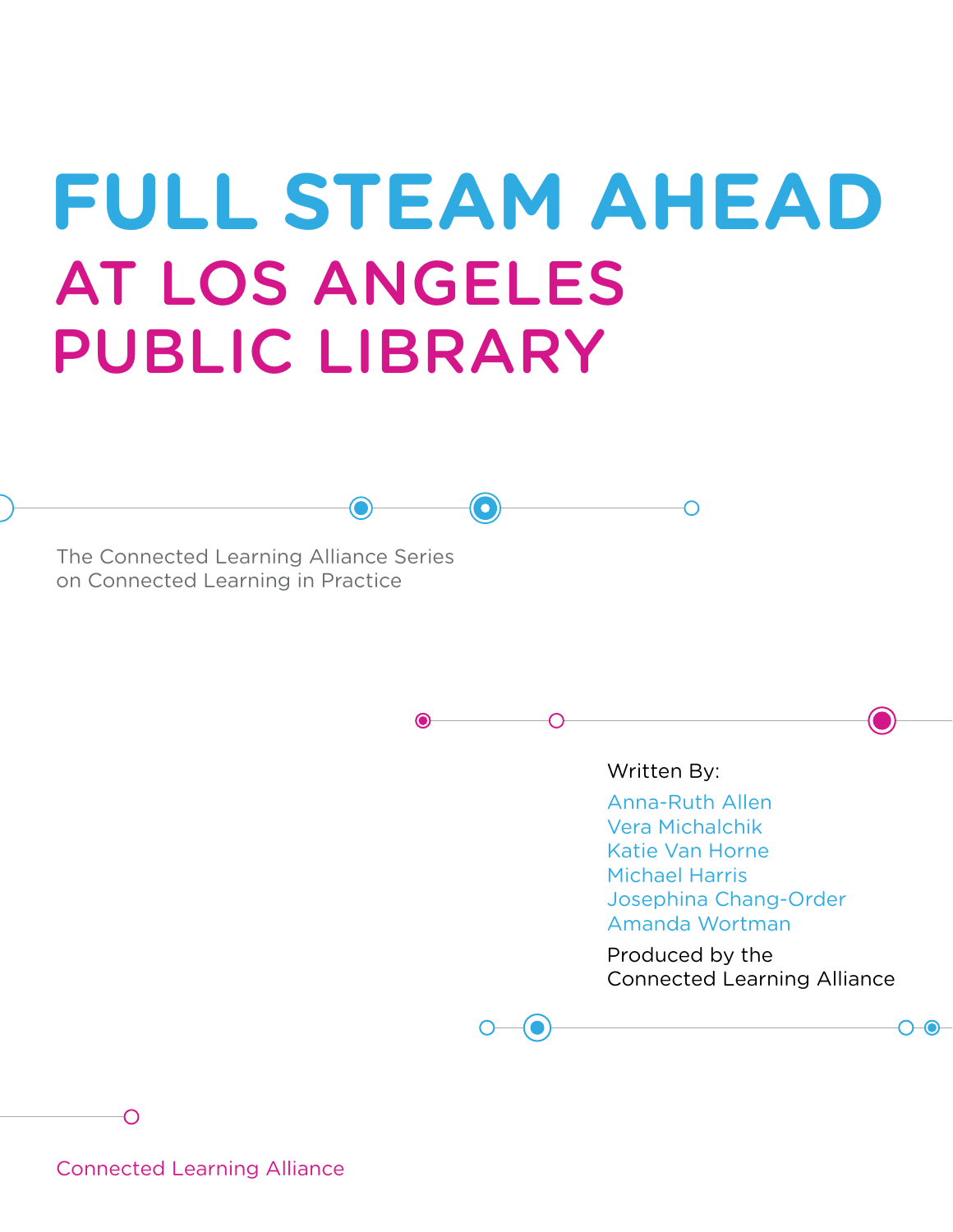## **This edition of FULL STEAM AHEAD AT LOS ANGELES PUBLIC**

**LIBRARY** is licensed under a Creative Commons Attribution Unported 3.0 License (CC BY 3.0) <http://creativecommons.org/licenses/by/3.0/>



Published by the Connected Learning Alliance. Irvine, CA. March 2020.

A full-text PDF of this report is available as a free download from [https://clalliance.org/](https://clalliance.org/publications/) [publications/](https://clalliance.org/publications/)

Suggested citation:

Allen, Anna-Ruth, Vera Michalchik, Katie Van Horne, Michael Harris, Josephina Chang-Order and Amanda Wortman. 2020. *Full Steam Ahead at Los Angeles Public Library.* Irvine, CA: Connected Learning Alliance.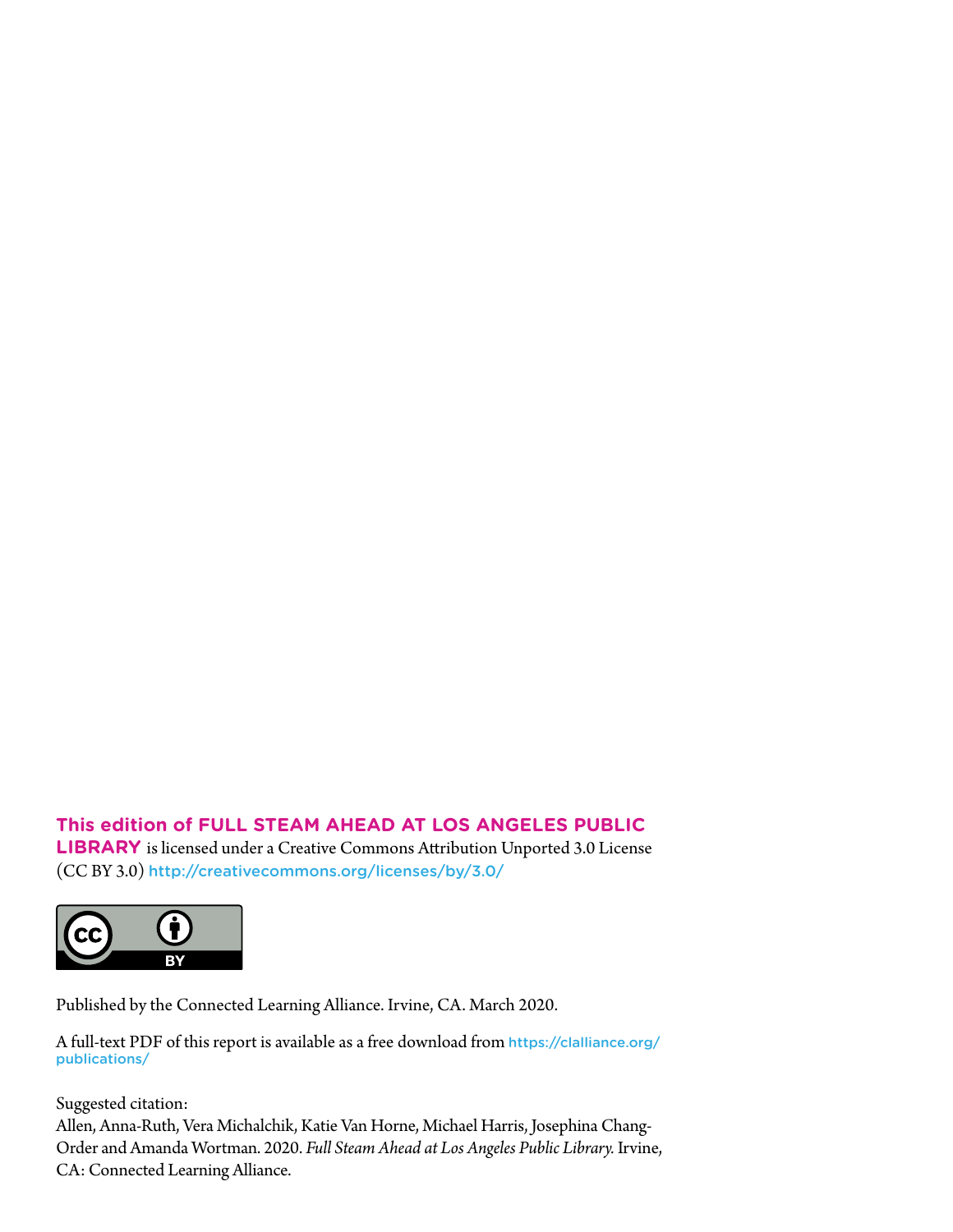# **CAPTURING CONNECTED LEARNING IN LIBRARIES**



*The Capturing Connected Learning in Libraries (CCLL) project — an IMLS-funded research and practice collaboration between the Connected Learning Research Network, CU Boulder, SRI International, Los Angeles Public Library (LAPL), YALSA, and YOUmedia — enables libraries to better assess learning outcomes for their connected learning programs and spaces, and boosts their ability to use evaluation data to improve their programs. It is focused on identifying challenges connected learning programs face and helpful ways of addressing those challenges.*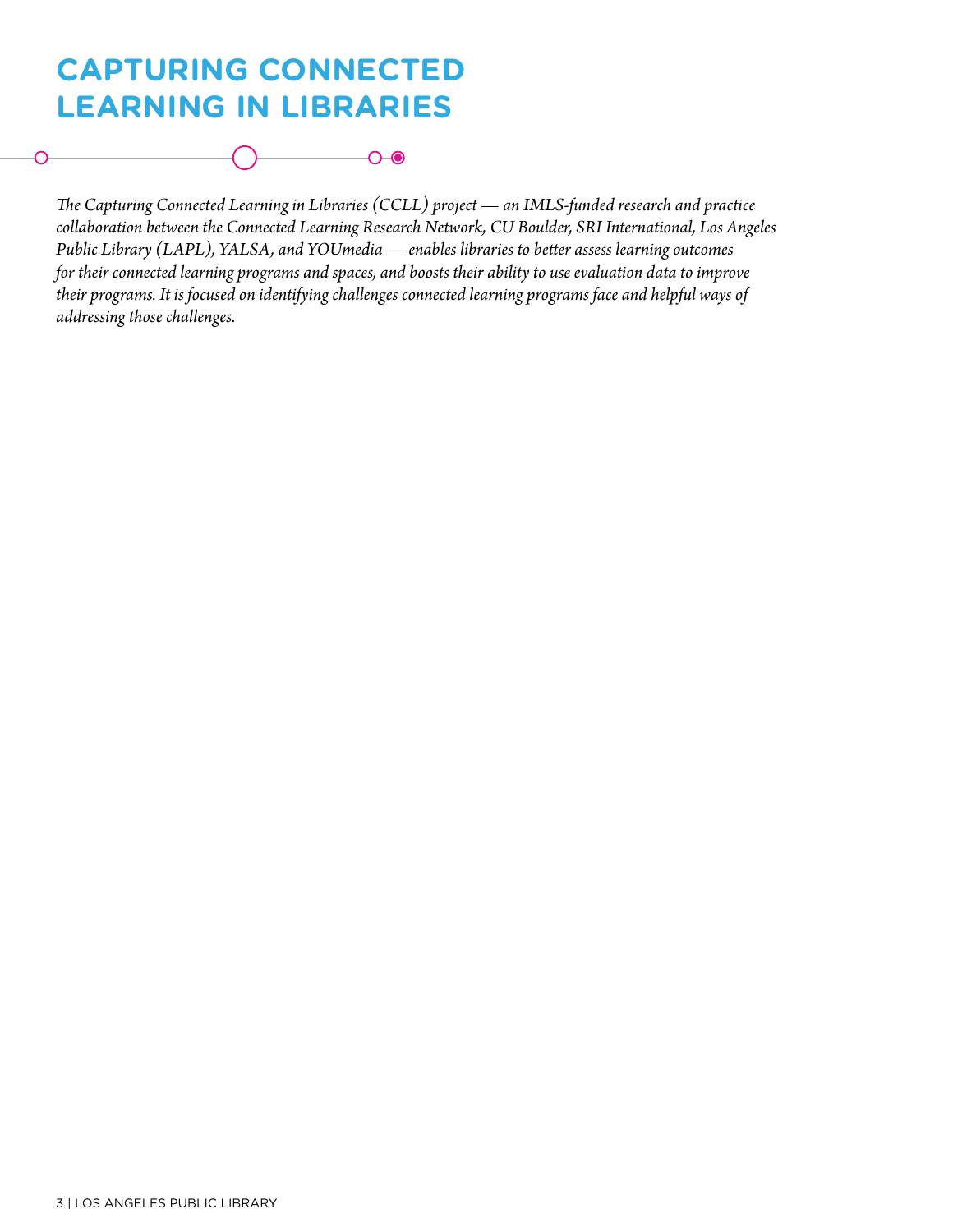# **CASE STUDY: FULL STEAM AHEAD AT LOS ANGELES PUBLIC LIBRARY (LAPL)**

 $\bigcirc$   $\bigcirc$ 

Since 2014, libraries in the LAPL system have been offering programs for youth focused on Science, Technology, Engineering, Art, and Mathematics (STEAM). This programming has been supported through "Full STEAM Ahead" funding**<sup>1</sup>** , and through a Curiosity Creates**<sup>2</sup>** grant, through the Walt Disney Company, to support libraries to develop and share kits of materials for a range of programs, including STEAM related drop-in programs and workshops. Two neighborhood libraries of the Los Angeles Public Library collaborated with the CCLL research team to document connected learning in these programs: The Wilmington Branch, with collaborating librarian Marc Horton, and the Pio Pico – Koreatown Branch, with collaborating librarian, Kevin Awakuni. This case describes the programming and assessment tools CCLL and library staff developed and used to support connected learning for youth.

## **What happens in LAPL STEAM programs?**

#### Wilmington

At the Wilmington Branch, youth librarian Marc Horton runs STEAM programs that engage youth in activities like making LED greeting cards, e-textile superhero masks, and designing origami flower pots and planting seeds in them. The branch's afterschool programs are aimed at creating enjoyable STEAM activities and are well attended by youth. The library's STEAM programs are typically offered once per month, and are generally open-ended, allowing participants to engage in a cycle of "trial, error, redesign, and try again." Monthly family science workshops are focused on themes such as Stomp Rockets, Building a Marble Run, Lego Building challenges, Making a Zoetrope, and Computer Science Unplugged. The programs are geared toward children and parents building something together in a science workshop, and participation in these children-adult events varies. Some youth attend library programs weekly, some attend only the STEAM-focused events monthly, and some drop in to events periodically.

The programs aim to increase young people's interest in the STEM activities offered in the library, encouraging them to participate in these events and to develop longer-term STEM interests in the future. By providing youth and their families spaces and materials for trying out STEAM activities, the programs open up new possibilities for STEAM-related activities that participants can pursue. The programs also seek to be relevant to what youth are learning in school, but do so in a way that gives them exposure in a playful and fun environment. Finally, the programs seek to connect youth to each other, providing support for one another and for younger youth at the event.

#### Pio Pico – Koreatown

Across the city at the Pio Pico – Koreatown branch, librarian Kevin Awakuni runs programs in computer programming, cooking, arts and crafts, cross-stitch, and other STEAM activities. Many of the workshops were developed through the LAPL's Curiosity Grant, which allowed the library to develop a portable science lab that became the basis of a variety of weekly and monthly events. As described in the Curiosity Creates final report on best practices, this programming was "created to expose children to a wide range of fun scientific activities." In the program:

- **1** See <https://lfla.org/what-we-fund/investing-in-lifelong-learning/full-steam-ahead/> for more information.<br>**2** http://www.ala.org/alsc/sites/ala.org.alsc/files/content/awardsgrants/minigrants/ALSC\_Curiosity\_Create
- **2** [http://www.ala.org/alsc/sites/ala.org.alsc/files/content/awardsgrants/minigrants/ALSC\\_Curiosity\\_Creates\\_](http://www.ala.org/alsc/sites/ala.org.alsc/files/content/awardsgrants/minigrants/ALSC_Curiosity_Creates_Best_Practices_Final.pdf) [Best\\_Practices\\_Final.pdf](http://www.ala.org/alsc/sites/ala.org.alsc/files/content/awardsgrants/minigrants/ALSC_Curiosity_Creates_Best_Practices_Final.pdf) for more information.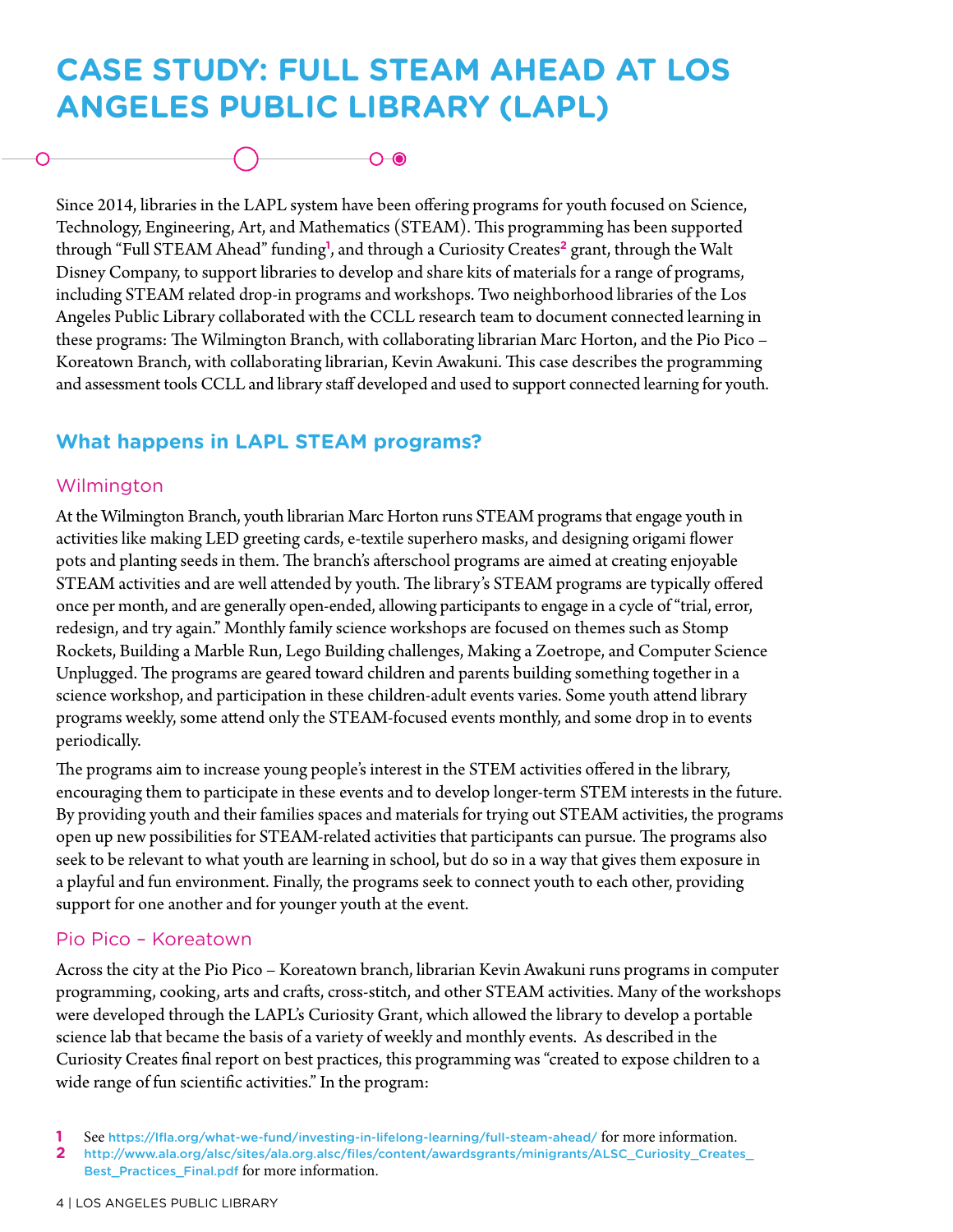Kids had the opportunity to pretend to be scientists. This effect was achieved by kids wearing lab coats, protective goggles, and latex gloves while engaging in actual experiments. Activities included creating lava lamps, soap making, lemon clocks, slime in a bag, balloon cars, kaleidoscopes, fizz inflators, brush bots, and tornadoes in a bottle, among other scientific programs. (Curiosity Creates Report, p. 58)

The programs are offered as a series of drop-in sessions that expose young people to a wide variety of science topics. Kevin designed the program with the intent that participation would be enjoyable to students. Its goals were to spark new interests and generate excitement in young people, and, at the same time, spark new conversations between parents and children.

Program participants range in age from 8-13 years old. Older teens, aged 14-17, often assist adult program leaders or do "demos" in the programs. These teens typically have been through the program themselves. Funding from the Curiosity grant ended a few years ago, but the library still implements the curriculum and lab activities in its programming and purchases new materials (e.g., new owl pellets to dissect) as needed.

# **SEEKING USEFUL EVALUATION RESOURCES**

In collaborating with the CCLL team, Kevin and Marc were looking for evaluation approaches to use with youth in their programs that were more effective than the methods available to them at the time. LAPL had developed some evaluation resources to understand the impact of their STEAM programming. Among these resources were surveys to capture who was participating in these events. LAPL also gathered written narratives from facilitators to detail what was happening in activities at the branch level. Additionally, the STEAM kits provided to each branch included a short survey to be completed by youth participants that addressed their level and degree of engagement with the activities, how much the activities increased their interest in STEAM, how likely they were to pursue further related activities in the future, and what connections youth made with one another—the last of these outcomes intended to indicate relationships that could potentially act as bridges to further learning opportunities.

Despite the intent behind the surveys, library staff found them challenging to use. Staff noted a few reasons for these difficulties. First, the surveys were hard for youth to understand and complete, making them unpopular and a burden for staff to administer. Second, the surveys were meant to follow engagement with the STEAM kit activities, which meant youth were often unsuccessfully trying to fill them out at the end of the day when they were also trying to get ready for their parents to pick them up. Finally, the surveys did not actually help library staff gain a sense of what young people were learning and experiencing. Detailed observations and analysis of how youth engaged with activities would have been more helpful to library staff, but it would have been impossible for them to use an observation protocol or collect narrative field notes without additional staff dedicated to such data collection methods. As it was, program staff were fully occupied with the practical demands of program implementation.

Kevin and Marc wanted practical tools and methods that would help them better understand how youth were experiencing the STEAM activities. As Kevin explained, they did not feel the surveys provided the types of insights intended. Current methods did not help them capture useful, "true data" that could "bottle" the program to share what was happening with others. Besides being difficult to administer, the surveys were also difficult to interpret and turn into actionable changes in programming. Kevin and Marc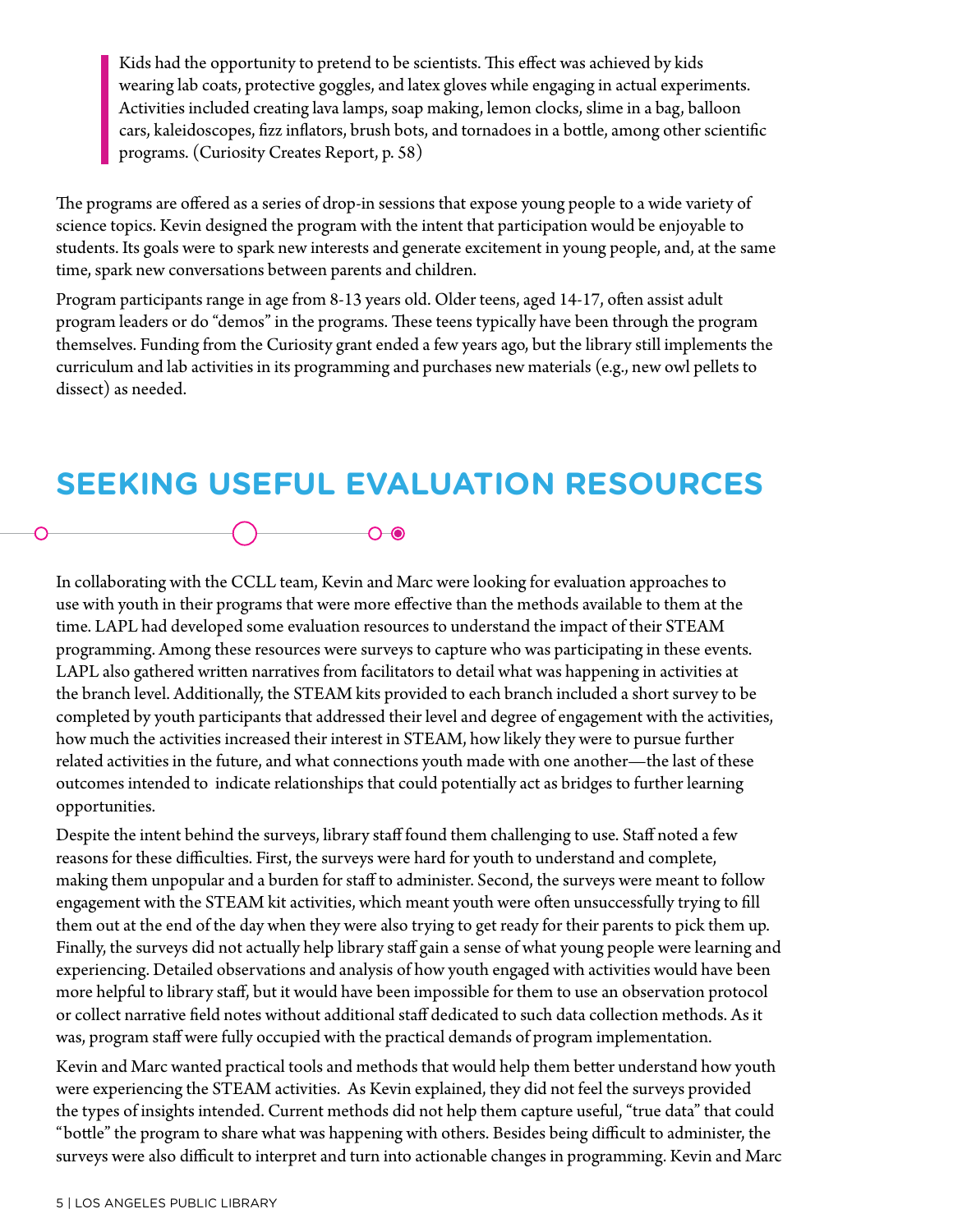needed to know whether youth were learning by participating—whether they understood key concepts in the activities, whether they were thinking critically about ideas and issues, choosing their designs carefully, and iterating through solutions with a feel for the improvements this fostered. They also wanted to know how young peoples' experiences entered into conversations with families and caregivers, offering additional opportunities for learning. Most of all, they wanted to know whether youth were developing new interests through participating in the STEAM programs.

#### **Using youth-centered approaches at Pio Pico – Koreatown**

#### Exit tickets create reflection and dialogue

Kevin and the team at Pio Pico – Koreatown decided to use an "exit ticket" approach to documenting connected learning in their programs. An exit ticket is a single "sentence starter" youth complete as they are leaving the program. These can be completed with a parent or caregiver present and were designed as both a conversation starter for parents to discuss with students and as a tool for evaluation. Some of the sentence starters that proved helpful to program evaluation included:

- "Something I did today that was really fun was…." [interest, enjoyment]
- "Something I plan to do with what I made today is…." [connections to home, going deeper]
- "If I could redesign what I made next time, I would…." [planning, design iteration, interest development]

If participants had difficulties writing out their responses, the prompts were read aloud to youth by library staff, who then recorded their responses in parent or caregivers' presence. Examples of exit tickets used by LAPL are shown below.



The thing I liked<br>the most about<br>this project was.... utilizes model na copper<br>and the ligh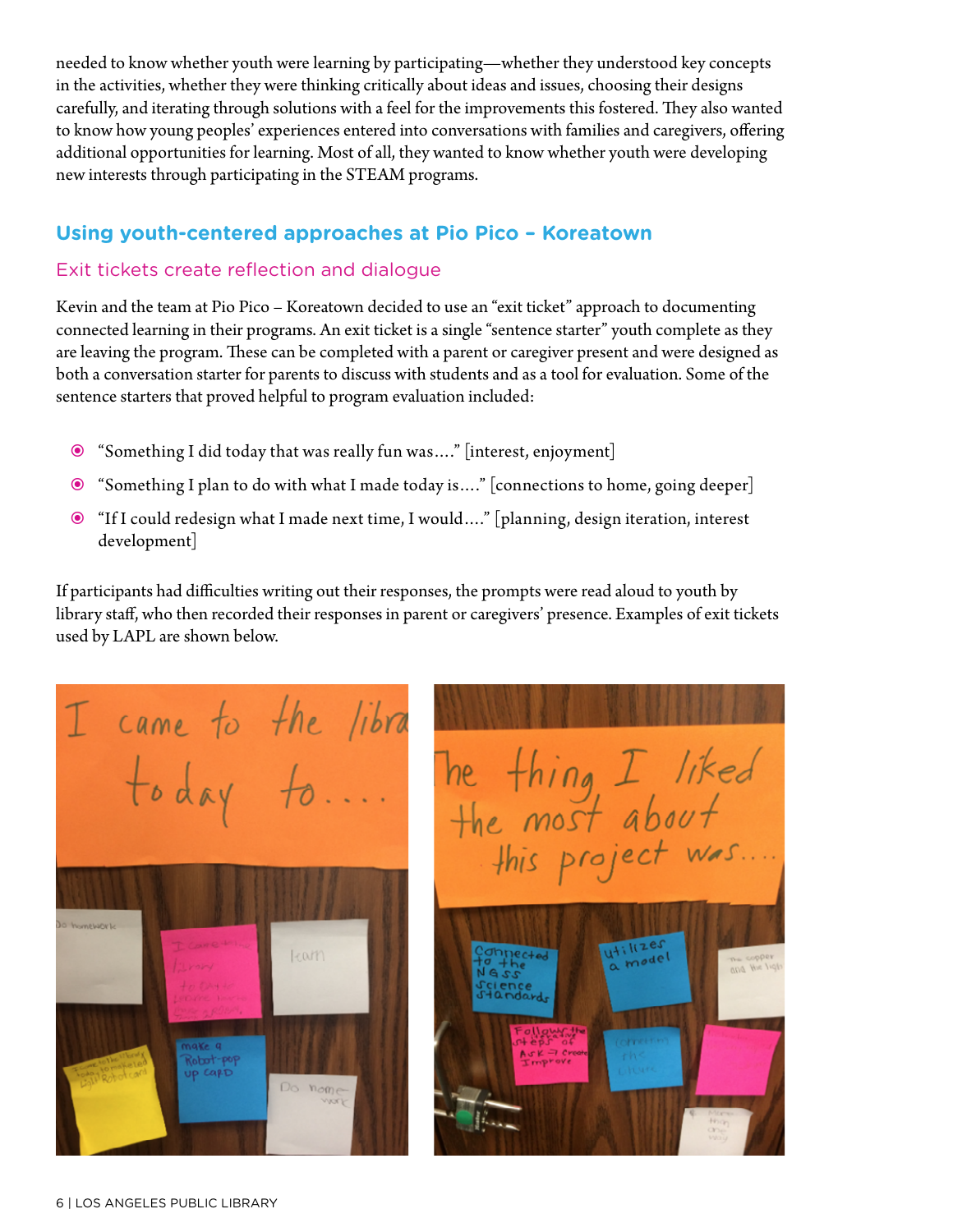#### Talkback boards for ready insights

Similar to the exit ticket, talkback boards provide youth with a chance to give feedback on the program, collated and displayed in a public place. Talkback boards prompt youth to endorse responses to questions posed by library staff using a sticky dot or a "yes" or "no." The prompts help staff understand young people's experiences and include statements such as the following:

- I would come back to another program like this one. [YES/NO] If NO, write suggestion.
- I discovered a new interest. [YES/NO] if YES, write what.
- I enjoyed my time here. [YES/NO]
- Today, I figured out something on my own. [YES/NO] if YES, write what.

Kevin and his team discovered that talkback boards work best when located near the spaces and materials where youth are working., Pio Pico – Koreatown staff have also noted that, for optimal input, the best time to ask participants to respond is about 15 minutes before the end of each session. Above all, staff emphasize the importance of experimenting to determine what works best for each group of respondents when making use of talkback boards.

#### Parents talk back, too

Library staff also find value in parents' perspectives on STEAM programming. Just a brief interaction with parents at drop-off or pick-up can be a rich source of input for library programs. Talkback boards provide a particularly easy approach to do so, using prompts such as the following:

- "After my child came last time, s/he talked to me about…."
- "My child would be interested in a session about…."

Pio Pico – Koreatown staff found talkback boards to be potent tools for soliciting information about program-related conversations parents have had with their child. They also have gleaned valuable insights about youths' interests from the parent or caregivers' perspective using this tool.

## **Evaluation questions at the Wilmington branch**

#### Designing for outcomes

In designing monthly programs at Wilmington, Marc sought explicitly to align his design elements with intended program outcomes and goals. He aimed to create opportunities for youth to improvise, think on their feet, and try the same thing in different ways, using different thinking processes, skills, and approaches to problem solving. Rather than trying to fit activities within a program session, Marc designs programs that might take longer than the time on site, offering youth the opportunity to continue working at home. He emphasizes iteration, improvisation, and trying multiple approaches or pathways to finding solutions to a given problem. Marc and his colleagues sought answers to questions such as: In what different ways do youth engage in the monthly STEAM events? Do STEAM events help youth identify new interests? How can programming help youth "level up" or deepen their interests? What new friendships and connections are formed through these programs?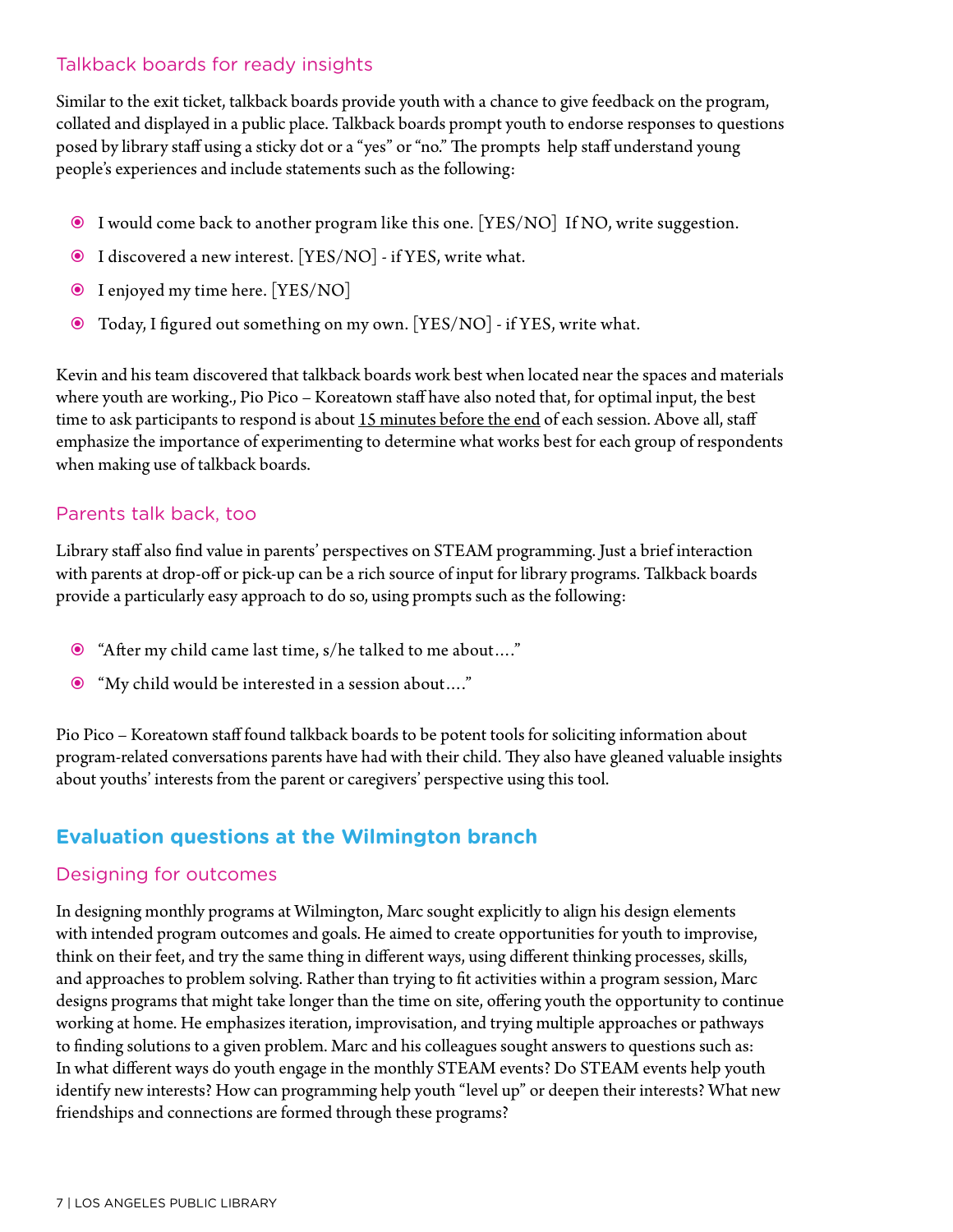#### Documenting a theory of change

In developing an evaluation plan, Marc and the CCLL team worked together to create a visual representation of the program's theory of change. A theory of change representation specifies how program components and interactions among participants are meant to lead to desired outcomes.

#### **Context**

The Wilmington Branch is a neighborhood branch of Los Angeles Public Library (LAPL). The LAPL system has a grant to develop and share kits of supplies to create STEAM (Science, Technology, Engineering, Art, and Mathematics) opportunities in the system. At the Wilmington Branch, Marc Horton, the Children's Librarian runs weekly events for youth and their parents. Once per month, this drop-in event is STEAM focused.

### Individual Characteristics

**Participants:** Youth ages 3-11 and their parents and siblings. **LAPL Librarian:** Children's Librarian facilitates monthly STEAM events.



#### **Long-term Outcomes**

Students see connections between STEAM, school, and their everyday lives.

Teachers and parents see value in promoting/attending LAPL STEAM events.

#### Short-term Outcomes

Youth discover new interests. Youth and families have fun. Youth iterate on products at home. Youth come back and participate in more STEAM monthly events. Youth develop relationships and connections with peers.